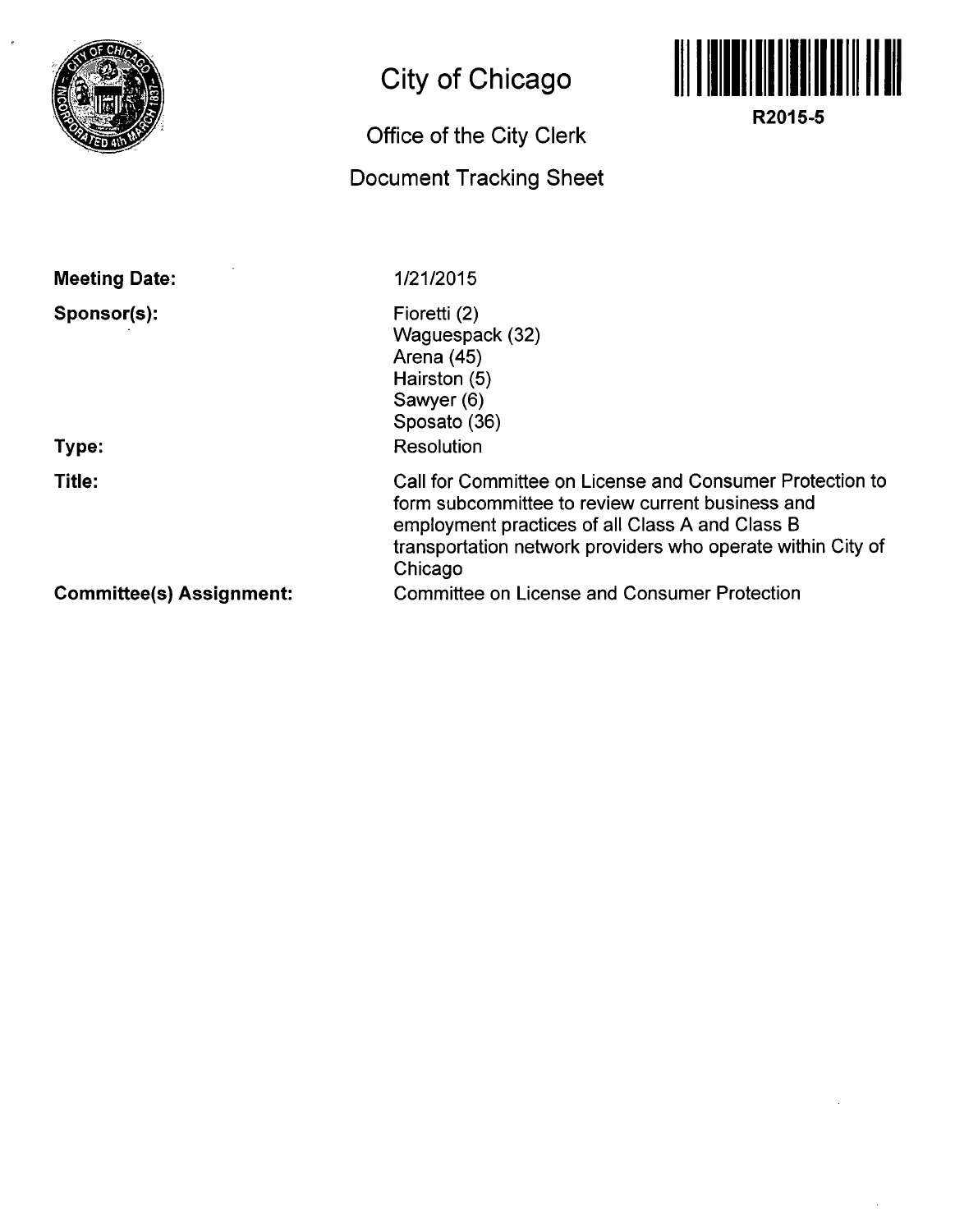$L$ ICENSE

## **RESOLUTION REGARDING THE REGULATION OF CLASS A AND CLASS B TRANSPORTATION NETWORK PROVIDERS**

WHEREAS, On January 14, 2015, a driver for Uber, one of the transportation network providers the City of Chicago has recently began regulating, was charged with criminal sexual assault, unlawful restraint and kidnapping against a male passenger; and

WHEREAS, On November 16, 2014, a man was charged with raping a 22-year-old woman while working as a driver for Uber; and

WHEREAS, These were not the only heinous incidents in which this company has been implicated. In December of 2014, a Boston Uber driver was arraigned on charges of kidnapping and raping a female passenger. Uber riders have reported sexual assaults in Washington D.C., Seattle, and West Hollywood; and

WHEREAS, Uber's rapid global expansion has put them in more than 250 cities and 50 countries where similar allegations have been reported as well. Government officials have halted Uber operations in New Delhi, India after a rape accusation. It has been reported that Spain and Thailand also.have ordered Uber operations to cease in their countries; and

WHEREAS, In addition, many Uber drivers themselves have lodged complaints against the company, alleging unfair wage and business practices. Some Uber driver applicants have been encouraged to obtain subprime loans for vehicles that would qualify them as Uber drivers from the company's financial business partners; and

WHEREAS, Consumers have voiced bitter objection to Uber's exorbitant practice of dynamically adjusting prices for service, commonly known as "surge pricing", at times of peak demand. In one case, a woman was charged \$362.57 after a 20-minute ride in Baltimore. A Denver customer was charged \$539 for a 25-minute ride. During a terrorist incident in Sydney, Australia, Uber took full advantage of the scenario and quadrupled the cost of the average fare. No other regulated business in the City of Chicago is allowed to fiuctuate their pricing in such an arbitrary, usurious and unscrupulous manner; and.

WHEREAS, A January 2, 2015 Chicago Sun-Times editorial called for a thorough review by this legislative body conceming Uber and the other transportation network providers the City of Chicago now regulates While recognizing the popularity of this innovation in public transportation, this legislative body is mandated to recognize the overriding necessity for public safety and consumer protection. It has become apparent that these transportation network providers continue to face regulatory hurdles and challenges in many of the cities and countries in which they operate. It behooves the members of this council to revisit the regulations put in place on May 28, 2014; now therefore

BE IT RESOLVED, That we, the undersigned members of the City of Chicago City Council, gathered this 21<sup>st</sup> Day of January, 2015 AD, do hereby call upon the chair of the Committee on License and Consumer Protection to form a subcommittee that shall review the current business and employment practices of all Class A and Class B transportation.network providers that operate within the City of Chicago, expeditiously hold hearings to take testimony and data from representatives of these providers and other interested parties regarding their operations and practices, and submit such findings in a report to this body within 90 days of the passage of this resolution.

BE IT FURTHER RESOLVED That copies of this resolution be prepared and presented to the Honorable Emma Mitts, Chair of the Committee on License and Consumer Protection and all principals and registered agents of all Class A and Class B transportation network providers that operate within the City of Chicago.

 $\mathcal{A}_\gamma$ 

ScottWoguespacy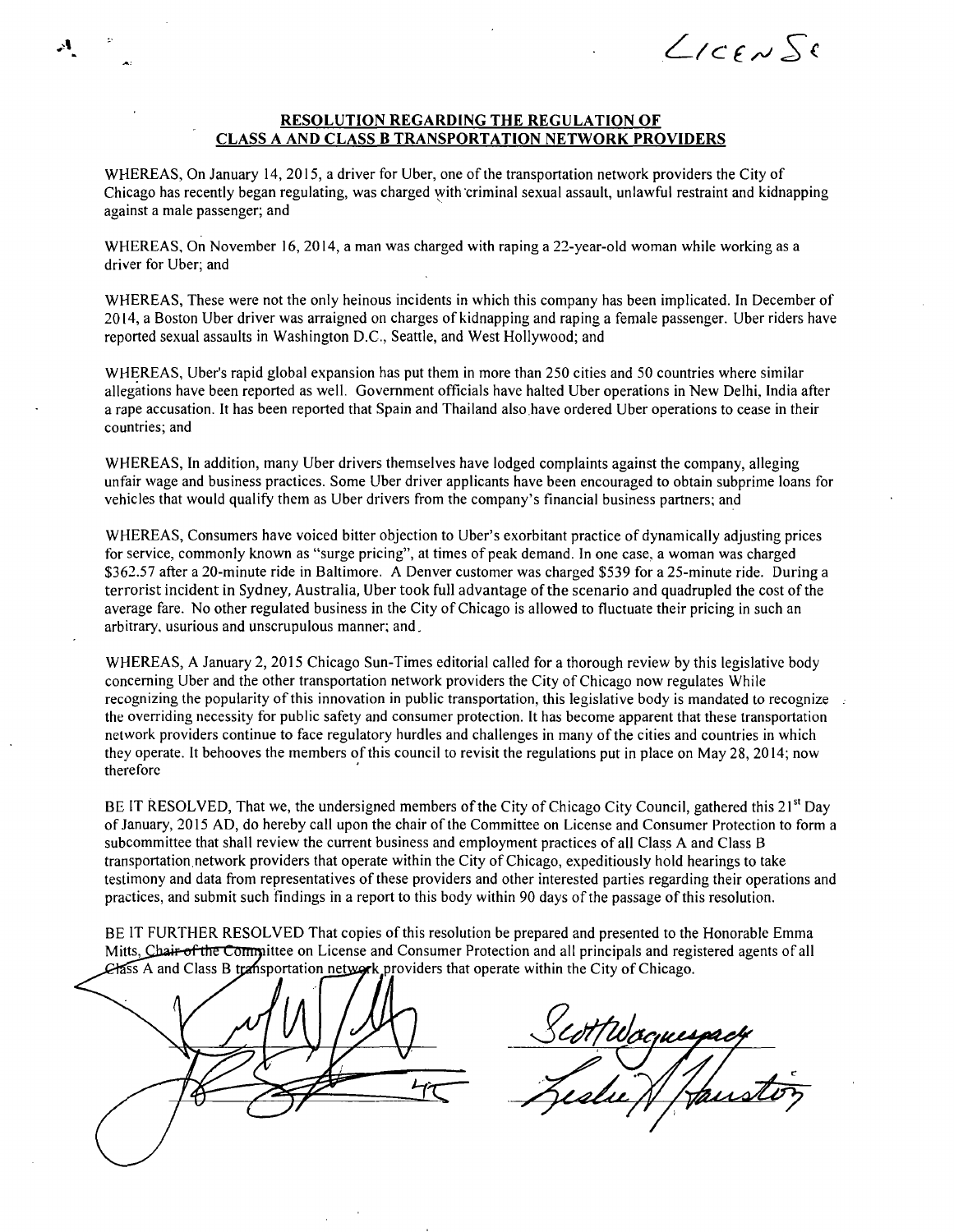$\sim 10^{-1}$ 

 $\sim 10^{-11}$ 

 $\sqrt{2}$ 

Roll 15-16) Nichola Sparat 36#

 $\frac{1}{2}$ 

| $\sim 100$ km s $^{-1}$  |                                                           |                                                           |                                                                                                                         |
|--------------------------|-----------------------------------------------------------|-----------------------------------------------------------|-------------------------------------------------------------------------------------------------------------------------|
|                          |                                                           |                                                           |                                                                                                                         |
|                          |                                                           |                                                           |                                                                                                                         |
| $\overline{\cdot}$       |                                                           |                                                           |                                                                                                                         |
|                          |                                                           |                                                           |                                                                                                                         |
|                          |                                                           |                                                           |                                                                                                                         |
|                          |                                                           |                                                           |                                                                                                                         |
|                          |                                                           |                                                           |                                                                                                                         |
|                          | u.                                                        |                                                           | -                                                                                                                       |
|                          |                                                           |                                                           |                                                                                                                         |
|                          |                                                           |                                                           |                                                                                                                         |
|                          |                                                           |                                                           |                                                                                                                         |
|                          |                                                           |                                                           |                                                                                                                         |
|                          |                                                           |                                                           |                                                                                                                         |
|                          |                                                           |                                                           |                                                                                                                         |
|                          |                                                           |                                                           |                                                                                                                         |
|                          |                                                           |                                                           |                                                                                                                         |
|                          |                                                           |                                                           | $\mathcal{L}(\mathcal{L})$ and $\mathcal{L}(\mathcal{L})$ and $\mathcal{L}(\mathcal{L})$ and $\mathcal{L}(\mathcal{L})$ |
|                          |                                                           |                                                           |                                                                                                                         |
|                          | $\overline{\phantom{0}}$                                  |                                                           |                                                                                                                         |
|                          |                                                           |                                                           |                                                                                                                         |
|                          |                                                           |                                                           |                                                                                                                         |
|                          |                                                           |                                                           |                                                                                                                         |
|                          |                                                           |                                                           | $\mathcal{L}_{\text{max}}$ and $\mathcal{L}_{\text{max}}$                                                               |
|                          |                                                           |                                                           |                                                                                                                         |
| $\overline{\mathcal{A}}$ |                                                           |                                                           |                                                                                                                         |
|                          |                                                           |                                                           |                                                                                                                         |
|                          |                                                           |                                                           |                                                                                                                         |
|                          |                                                           |                                                           |                                                                                                                         |
| $\sigma_{\rm{max}}$      |                                                           |                                                           |                                                                                                                         |
|                          |                                                           |                                                           |                                                                                                                         |
|                          |                                                           |                                                           |                                                                                                                         |
|                          |                                                           |                                                           |                                                                                                                         |
|                          |                                                           |                                                           |                                                                                                                         |
|                          |                                                           |                                                           |                                                                                                                         |
|                          |                                                           |                                                           |                                                                                                                         |
|                          |                                                           | $\overline{a}$                                            |                                                                                                                         |
|                          |                                                           |                                                           |                                                                                                                         |
|                          |                                                           |                                                           |                                                                                                                         |
|                          |                                                           |                                                           |                                                                                                                         |
|                          |                                                           |                                                           |                                                                                                                         |
|                          |                                                           |                                                           |                                                                                                                         |
|                          |                                                           |                                                           |                                                                                                                         |
|                          |                                                           |                                                           |                                                                                                                         |
|                          |                                                           |                                                           |                                                                                                                         |
|                          |                                                           |                                                           |                                                                                                                         |
|                          | $\overline{\phantom{0}}$                                  |                                                           |                                                                                                                         |
|                          |                                                           |                                                           |                                                                                                                         |
|                          |                                                           |                                                           |                                                                                                                         |
|                          |                                                           |                                                           |                                                                                                                         |
|                          |                                                           |                                                           |                                                                                                                         |
|                          |                                                           |                                                           |                                                                                                                         |
|                          |                                                           |                                                           |                                                                                                                         |
|                          |                                                           |                                                           |                                                                                                                         |
|                          |                                                           |                                                           |                                                                                                                         |
|                          |                                                           |                                                           |                                                                                                                         |
|                          |                                                           |                                                           |                                                                                                                         |
|                          |                                                           |                                                           |                                                                                                                         |
|                          |                                                           |                                                           |                                                                                                                         |
|                          |                                                           |                                                           |                                                                                                                         |
|                          |                                                           | <b>Contract Administration</b>                            |                                                                                                                         |
|                          |                                                           |                                                           |                                                                                                                         |
|                          |                                                           |                                                           |                                                                                                                         |
|                          |                                                           |                                                           |                                                                                                                         |
|                          |                                                           |                                                           |                                                                                                                         |
|                          |                                                           |                                                           |                                                                                                                         |
|                          |                                                           |                                                           | $\sim$                                                                                                                  |
|                          |                                                           |                                                           |                                                                                                                         |
|                          |                                                           |                                                           |                                                                                                                         |
|                          |                                                           |                                                           |                                                                                                                         |
|                          |                                                           |                                                           |                                                                                                                         |
|                          |                                                           |                                                           |                                                                                                                         |
|                          |                                                           |                                                           |                                                                                                                         |
|                          | $\mathcal{L}_{\text{max}}$ and $\mathcal{L}_{\text{max}}$ | $\mathcal{L}_{\text{max}}$ and $\mathcal{L}_{\text{max}}$ |                                                                                                                         |
|                          |                                                           |                                                           |                                                                                                                         |
|                          |                                                           |                                                           |                                                                                                                         |
|                          |                                                           | $\sim 10^{-1}$                                            |                                                                                                                         |
|                          |                                                           | $\bullet$                                                 |                                                                                                                         |
|                          |                                                           | $\Delta$                                                  |                                                                                                                         |
|                          |                                                           |                                                           |                                                                                                                         |
|                          |                                                           | $\mathcal{F}_{\mathcal{A}}$                               |                                                                                                                         |
|                          |                                                           |                                                           |                                                                                                                         |
|                          |                                                           |                                                           |                                                                                                                         |
|                          |                                                           | <b>All Contractor</b>                                     |                                                                                                                         |
|                          |                                                           |                                                           |                                                                                                                         |
|                          |                                                           |                                                           |                                                                                                                         |
|                          |                                                           |                                                           |                                                                                                                         |
|                          |                                                           |                                                           |                                                                                                                         |
|                          |                                                           |                                                           |                                                                                                                         |
|                          |                                                           |                                                           |                                                                                                                         |
|                          |                                                           |                                                           |                                                                                                                         |
|                          |                                                           |                                                           |                                                                                                                         |

 $\mathcal{L}(\mathcal{L}^{\mathcal{L}})$  and  $\mathcal{L}(\mathcal{L}^{\mathcal{L}})$  and  $\mathcal{L}(\mathcal{L}^{\mathcal{L}})$